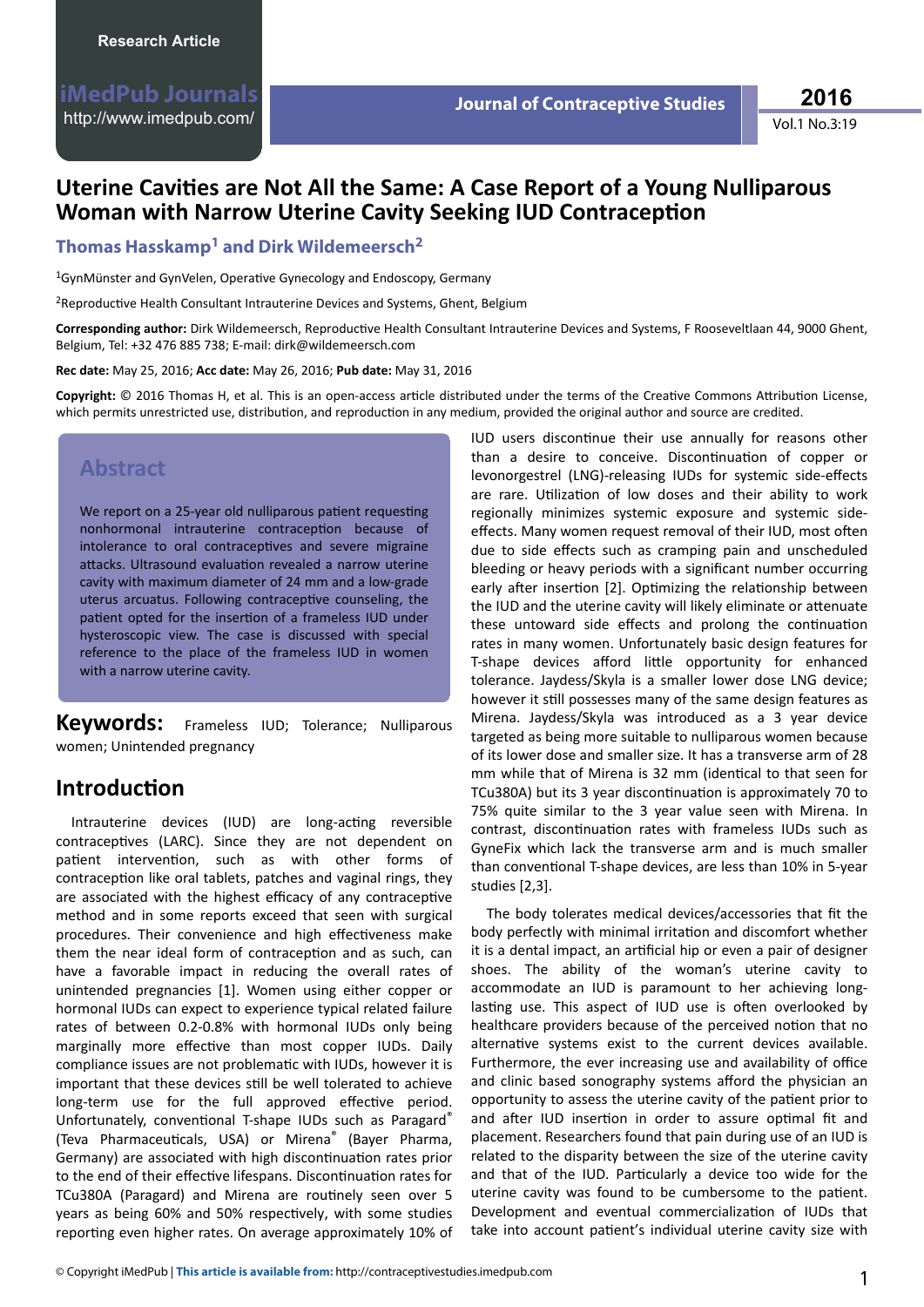respect to uterine fit has not been easily achieved. This article will discuss the geometric aspects as it relates to IUD tolerance and continuation of use.

## **Material and Method**

#### **Description of the frameless IUD**

GyneFix<sup>®</sup> (for conventional insertion) or ReLARC<sup>®</sup> for hysteroscopic insertion (Contrel Europe, Ghent, Belgium) is an innovative concept in intrauterine device (IUD) technology. Unlike conventional T-shape devices which rely on size and geometric shape to be retained within the cavity, GyneFix/ ReLARC utilizes a small anchoring mechanism for retention, fixed directly to the uterine fundus. Once properly affixed the device has been shown to be retained for over 12 years with minimal secondary expulsion. Its novel anchoring system allows for the elimination of the transverse arms enabling for much smaller devices to be utilized. This innovative device has no plastic body, thus referred to as frameless design, and due to its segmented design, is completely flexible in all directions when inserted. Its small size and flexible nature afford it the ability to react to changes in the uterine cavity, unlike conventional T-shape devices, all but eliminating the impact of uterine forces attempting to expel, it especially during menstruation. GyneFix and ReLARC consist of 4, 5 or 6 copper tubes, each 5 mm long and 2.2 mm in diameter, threaded on a length of nonabsorbable polypropylene suture material. The tubes are prevented from sliding off the suture by means of crimping the upper and lower sleeves, with the remaining cylinders being free moving along the thread. The proximal end of the thread is provided with a preformed knot which at the time of insertion is fixed to the fundal myometrium by means of a specific inserter. Immediately below the anchoring knot is a small stainless steel tube (2 mm long and 0.5 mm in diameter) which is fixed onto the suture thread. This metal element (marker) allows clear visualization on ultrasound examination to assure proper placement. Unlike conventional copper wire based IUDs, the use of copper cylinders allows for copper release from all internal and external surfaces. Thus smaller devices can achieve comparable and higher copper release to those seen with higher-load copper IUDs. The total surface area of copper, including the inner and outer surfaces, is 250 mm<sup>2</sup>, 300 mm<sup>2</sup> and 380 mm<sup>2</sup> for the 4 tube, 5 tube and 6 copper tube devices, respectively. The device is preloaded in a specially designed sterile inserter for either conventional or hysteroscopic insertion.

#### **Insertion technique**

After making contact with the uppermost fundal wall, the anchor is pushed into the myometrium of the uterine fundus with the inserter over a controlled depth of 9 mm. Specific inserter modifications are required to allow for conventional, or for hysteroscopic insertion. Insertion is as simple and straightforward similar to inserting a uterine sound. It is a minimally invasive technique; however, familiarity and dexterity is still required. Insertion of the conventional technique can be viewed on http://www.wildemeersch.com. A

video of the hysteroscopic insertion procedure can be obtained from the authors.

**Journal of Contraceptive Studies**

Recently, the procedure and inserter where modified to allow for direct visual insertion by means of the use of a hysteroscope. Given the narrow width of the device, it is the only marketed IUD capable of fitting through the working channel of a hysteroscope. This procedure affords direct inspection of the uterine cavity prior to insertion and allows the physician full view of IUD placement. Modification to the inserter is required to allow for use in tandem with various hysteroscopes; however features associated with placement and placement depth are identical to that seen with conventional insertion

## **Case Report**

A 25-year old nulliparous woman consulted with complaints of intolerance to oral contraceptives and severe migraine attacks over the past months and requested the insertion of an intrauterine contraceptive device. A pre-insertion 2D ultrasound examination revealed a narrow uterine cavity which measured only 24.2 mm in width (Figure 1). She was previously advised by her gynecologist to use a non-hormonal IUD because of her migraine condition. As her uterus was very narrow, in contrast to the size of TCu380A IUD (32 mm), a frameless copper IUD was proposed. She agreed with this option as the device is small and flexible but although not required preferred insertion under intravenous sedation and analgesia (Total Intravenous Anesthesia or TIVA) because of difficulties she experienced with other gynecological procedures.



**Figure 1:** 2D ultrasound of uterus (transverse view) with cavity width of 24.2 mm.

Hysteroscopy examination revealed a narrow, but normal uterine cavity with low grade uterus arcuatus (Figure 2).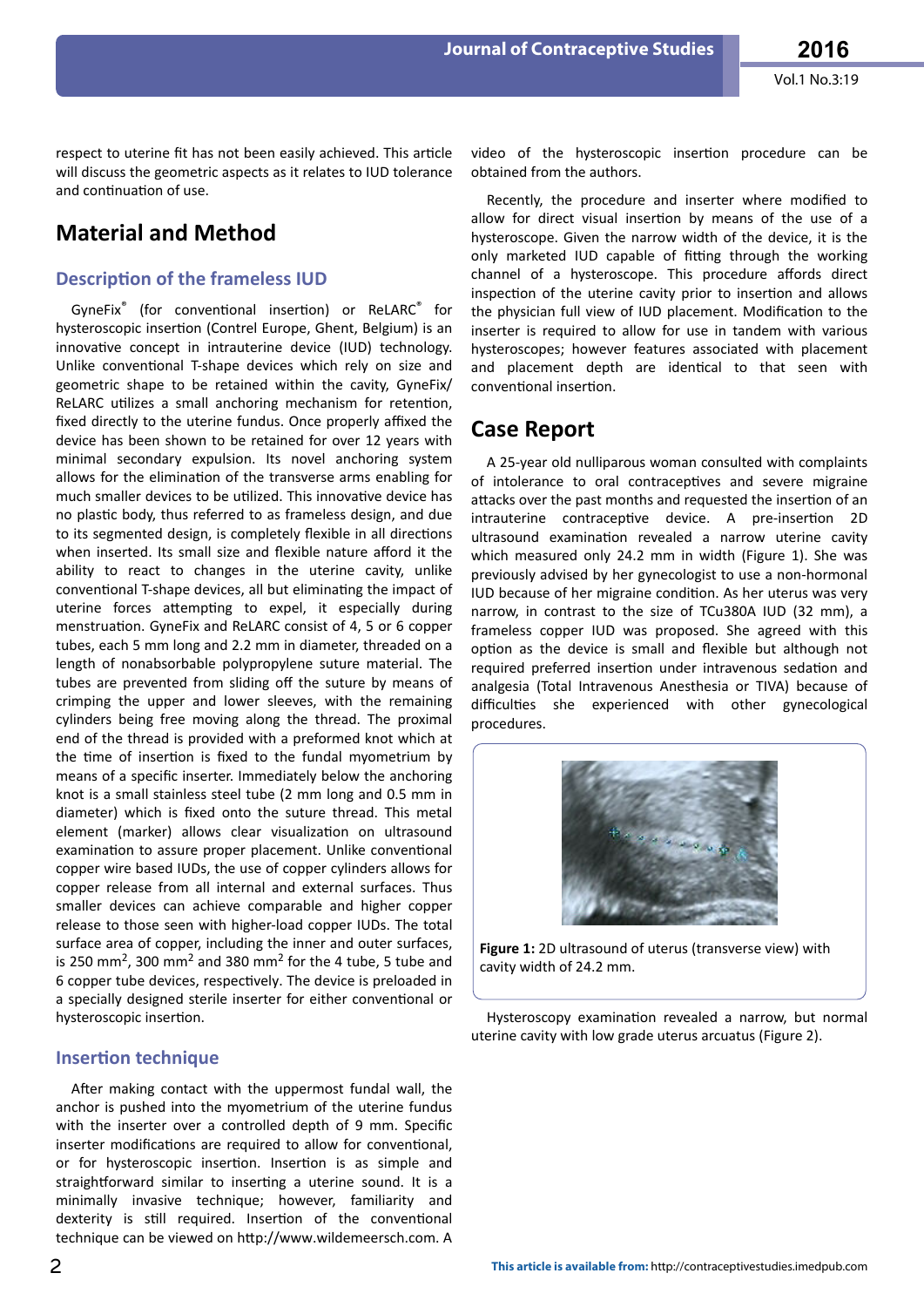

Figure 2: Hysteroscopic view of the fundus with tubal ostia (arrows) and low grade bulging of the fundus in the middle (uterus arcuatus).

The frameless IUD was anchored in the midline (Figures 3A and 3B) with no difficulties.



**Figure 3:** A) Hysteroscopic view of the frameless IUD anchored in the midline of the fundus; B) View from the cervix. Note the narrow cavity in the fundus precluding the suitability of a conventional IUD.

Following insertion, the exact position of the anchor is checked (Figure 4).



Figure 4: 2D ultrasound following insertion of the IUD. The anchoring knot is positioned 6.2 mm from the serosa (S-A distance); the upper border of the IUD is at 11.4 mm from the serosa (S-B distance) and the penetration depth is 5.2 mm inserted in the myometrium.

### **Discussion**

Recent studies using 2D and 3D ultrasonography have found that uterine cavities come in varied shapes and sizes in contrast to that depicted in most medical texts. Table 1 shows the result of measurements of the fundal transverse width in over 400 nulliparous women (Contrel Research, unpublished data). A mean width of approximately 22 mm with a range between 6 mm and 40 mm was found. Very narrow uterine cavities of less than 22 mm were found in 50% of women (Table1).

**Table 1:** Uterine fundus transverse diameter measured in 408 nulliparous women.

|             | Average | Range        | %<br>than<br>less<br>(2D<br>average<br>$+3D)$ |
|-------------|---------|--------------|-----------------------------------------------|
| $3D(n=152)$ | 21.67   | $6.0 - 40.0$ | 50.61                                         |
| 2D (n=258)  | 22.42   | $5.9 - 39.5$ |                                               |

Conventional T-shape or framed devices have an overall diameter of 32 mm while frameless systems are much smaller being <3 mm in width. An IUD that fits properly and produces minimal disruption to the uterine cavity environment will significantly contribute to current efforts to increase use of IUDs for pregnancy prevention and to reduce the number of unintended pregnancies, particularly in young nulliparous and adolescent women, as this will enhance tolerance and continuation of use. Conversely, an IUD that does not fit properly will cause cramping, pain, result in embedment or possible perforation and may enhance menorrhagia dysmenorrhea episodes in these women. If uterine contractions, either during or in absence of menstruation are severe they can compress, distort, displace, embed, or expel the IUD, particularly if the IUD is too large and is not capable of adaptive changes (Figure 5) [4,5]. This will ultimately often result in early discontinuation. Moreover, displaced or malpositioned IUDs in the lower uterine segment or the cervix have led to accidental pregnancy [6] (Figure 5).



**Figure 5:** A) 3D ultrasound of gross disparity between a Tshaped IUD and the uterine cavity with both transverse arms embedded in the uterine wall; B) Hysteroscopic view of a T-shaped IUD with both transverse arms embedded in the wall of the uterus.